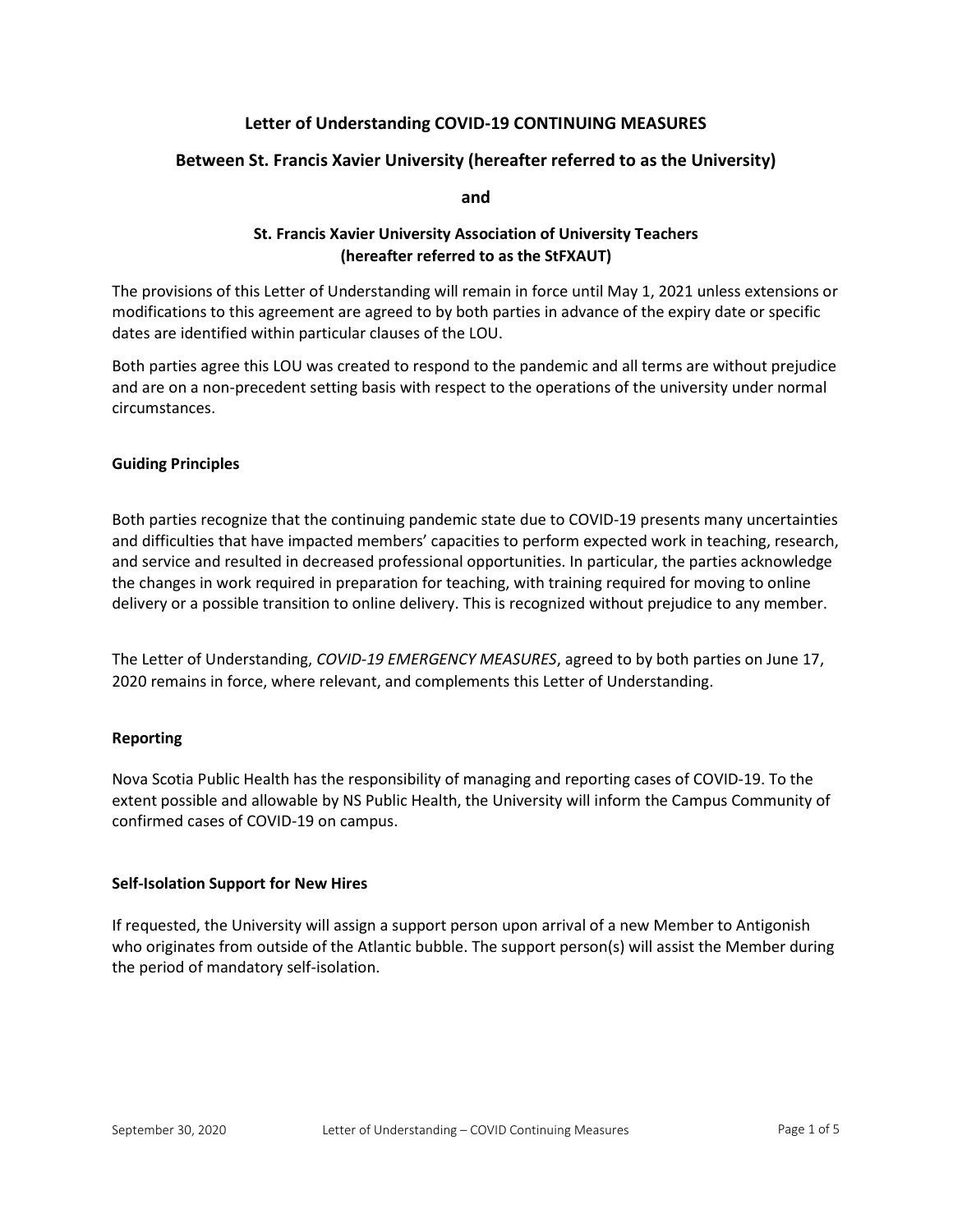## 1.0 Overarching

1.1 The Parties recognize the necessary flexibility in mode of course delivery, given the unusual circumstances, specifically:

1.1.1 Synchronous online instruction and/or classroom, lab, or tutorial contact hours and virtual learning experiences, as well as online testing and examinations, shall be considered equivalent to traditional in-person contact hours and learning experiences.

1.1.2 Asynchronous online instruction shall be considered equivalent to the traditional method of instruction for the given instructional unit.

1.2 Student (office) hours shall be offered as stipulated in Article 2.19: 1.5, Article 4.0: 3.0 c), Article 5.0: 2.0 d) and Article 8.0: 2.0 e). however, virtual office hours shall be considered equivalent to in-person office hours. Members can include office hours beyond the expected period of 8:15-5:15 to other times of the day if more suitable for students in different time zones.

1.3 Should a Member be advised to self-isolate by Nova Scotia Public Health either because they are symptomatic or reside with an immediate family member who must self-isolate, they are to inform their Chair, Coordinator and/or Director with copy to Human Resources (hr@stfx.ca) and have approval of the Dean. Where possible, the Member is expected to transition in-person classes to online or transition to working from home, in order to maintain continuity of teaching until such time as the Member is cleared to return to campus.

1.4 A Member scheduled to deliver a course, laboratory, skills, or performance sessions online due to classroom or laboratory space and COVID-19 physical distancing limitations will have the option to divide the course, lab, or tutorial into two sessions to be delivered face-to-face. Extra sessions will be given one-third the credit of an equivalent traditional course, lab, or tutorial session. Such a division must be made only at the request of the Member with consultation and approval by the Dean.

1.5 The Employer shall not record or transcribe online activities, including but not limited to classes, labs, tutorials, and office hours without permission of the Member. In the event that a Member is unable to deliver scheduled lectures, labs or skills either in person or remotely as a result of COVID-19 illness or isolation, the employer shall not use any course materials created by the Member and provided through the StFX computer network without the Member's written permission.

1.6 Meetings will be conducted through electronic means whenever possible. For meetings that occur in person, the ability to participate electronically must be made available to all attendees. The University will continue to follow the advice of Nova Scotia Public Health as it relates to these practices.

1.7 The ability for Faculty members and Librarians holding probationary appointments to request an extension of their appointment, as described in the LOU COVID-19 EMERGENCY MEASURES, extends to members who start before July 1, 2021. Members must advise the Academic Vice President, their Chair and their Dean or Head Librarian no later than June 30, 2021 if they will be taking a one-year extension of their probationary appointment.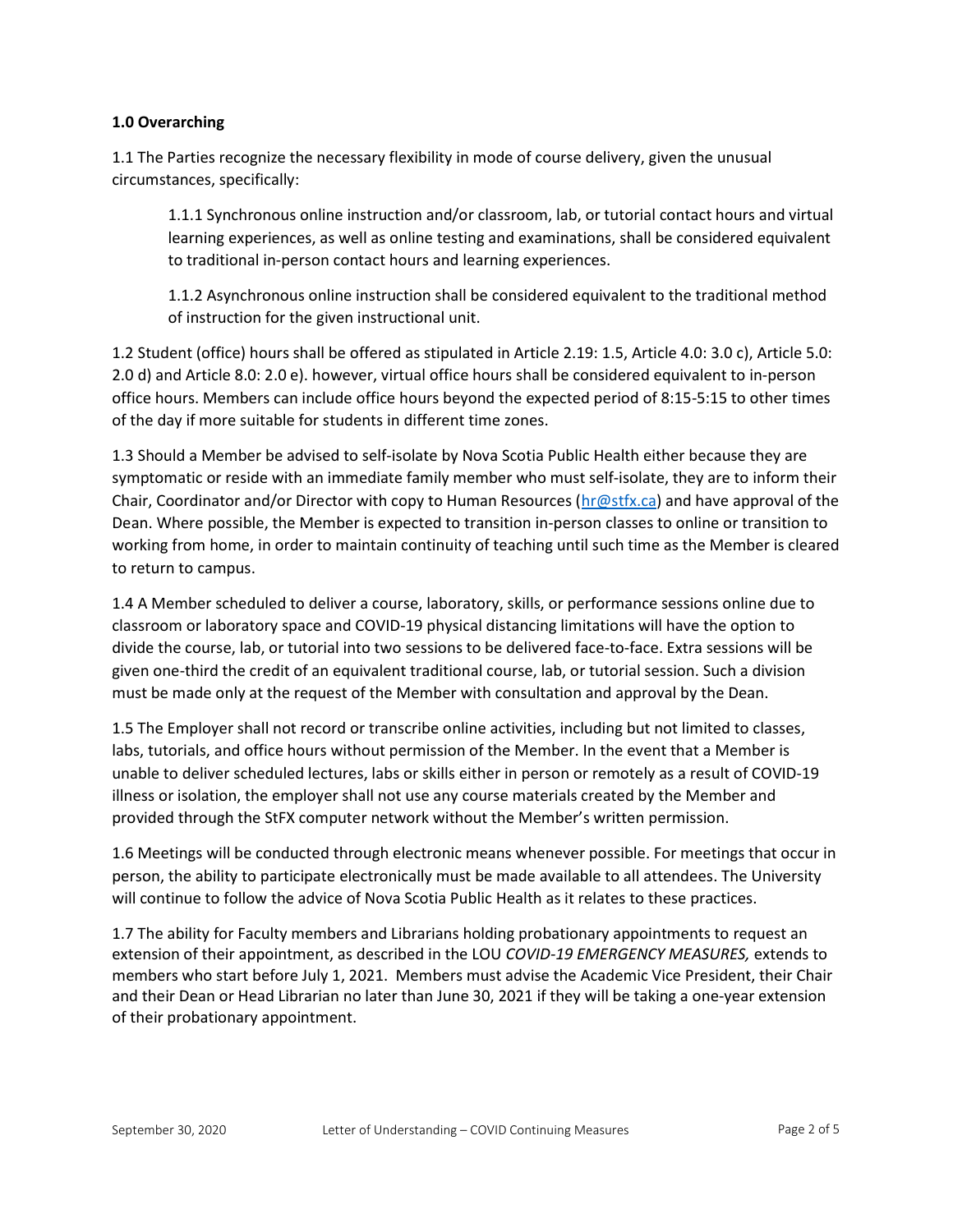1.8 No student evaluations for courses, labs, skills or tutorials offered during the Fall 2020 academic term will be used without the Member's prior approval, for the purpose of annual evaluation, tenure, and/or promotion.

1.9 Both parties recognize that classroom visitations for evaluation purposes during the pandemic may be different than in previous years. The Parties also acknowledge the benefit of in-class visits (either online or in-person) for the development of probationary and contract faculty. However, classroom visits will be conducted only at the request of the Member being evaluated and will be conducted for the 2020-2021 academic year based upon a modified series of guidelines agreed to by both parties (APPENDIX 1).

1.10 Specialized equipment or software required for the purpose of remote teaching due to COVID-19 may be provided, or funded in whole or in part, on a case-by-case basis in consultation with and approval by the respective Dean.

1.11 Equity, Diversity, and Inclusion (EDI) Training (Article 1.8: 3.1)

Both parties recognize that the circumstances of COVID-19 has limited the training opportunities the University may be able to offer. Despite the recognition of the importance of EDI training, Members are exempt from the requirement to complete a minimum of four (4) hours of training in topics related to EDI for the 2019-2020 Academic year. Further, members are not required to report completed training to Human Resources in 2020 but may elect to do so and have the training recorded on file as completed.

# 2.0 COVID-19 Leaves

2.1 In cases other than self-isolation or self-quarantine related to COVID-19, should a Member have flulike symptoms and notify their supervisor, the Member who is unable to continue to perform their work from home will be approved for sick leave without the need for medical proof of illness. Collective Agreement or employment policy requirements that Members provide medical documentation to receive benefits will not apply to those Members subject to self-isolation or self-quarantine for the duration of the COVID-19 public health concerns or to those with flu-like symptoms. The Member must notify their Chair/Coordinator/Director and HR if they are requesting sick leave due to flu-like symptoms, are isolating or in quarantine.

2.2 The Leave of Absence Article 2:10; 9.1 will be extended allowing Part-time Academic Instructors to be absent for six (6) teaching hours per course in each of the fall and winter term, in the event that selfisolation is required under the direction of NS Public Health. In such cases, Part Time Academic Instructors are to inform their Chair, Coordinator and/or Director with copy to Human Resources (hr@stfx.ca) and have approval of the Dean. Where possible, the Member is expected to transition inperson classes to online instruction in order to maintain continuity of teaching until such time as the Member is cleared to return to campus.

2.3 If a child of a Member is required to self-isolate due to a COVID-19 cluster in a School, the Member will advise their Chair, Coordinator and/or Director with copy to Human Resources (hr@stfx.ca) and have approval of the Dean. Where possible, the Member is expected to transition in-person classes to online instruction, or working from home, in order to maintain continuity of teaching until such time as the Member is cleared to return to campus.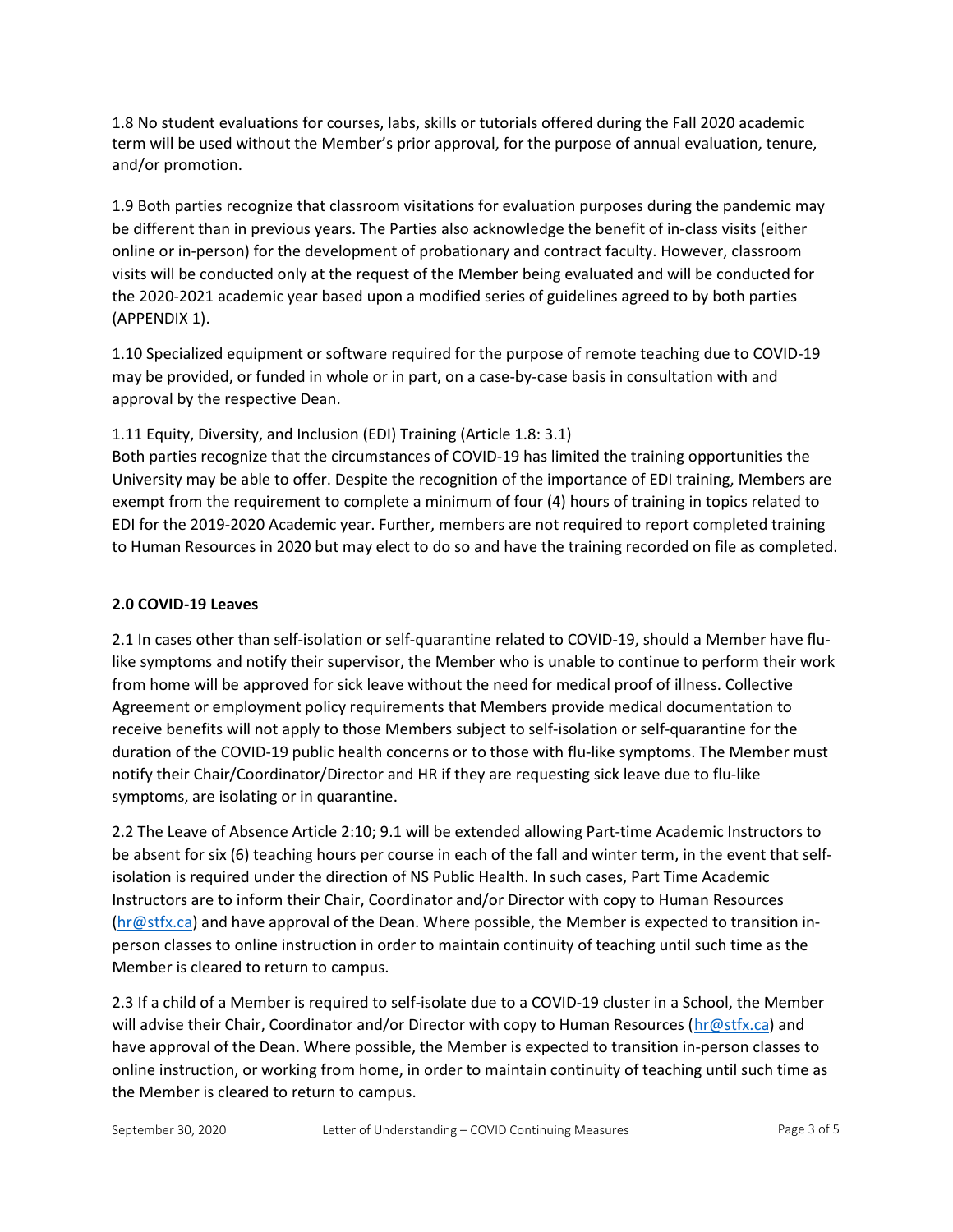# 3.0 Faculty and Librarians

## 3.1 Departmental Evaluation Committees

The parties agree to extend the deadline of the Departmental Evaluation Committee (DEC) evaluative report to November  $16<sup>th</sup>$  for the 2020-21 review cycle for both probationary members and those seeking promotion and tenure.

## 3.2 Recognition of Chairs

Both Parties recognize the essential role that Chairs of Departments, Coordinators of Inter-disciplinary Programs, and the Director of the School of Nursing provide during this crisis. The Deans will write a letter upon request indicating such and place a copy into the personnel file of each of these individuals.

## 3.3 URPTA

In recognition that the pandemic has resulted in research and publication slowdowns, the parties agree that applications for the 2021 URPTA will be accepted until June 1, 2021. Application due dates for the 2022 URPTA will revert to those agreed upon the 5<sup>th</sup> Collective Agreement.

## 4.0 Part-Time Academic Instructors

4.1 For the 2020-2021 academic year, the assessment of a Part-Time Academic Instructor by the DEC will be conducted only at the request of the member being evaluated. The lack of evaluation will not impact the Part-Time Academic Instructor's placement and position of seniority on the part-time roster.

4.2 If a Part-Time Academic Instructor is scheduled to teach a course in the 2020-2021 academic year that is subsequently cancelled, that Member shall not lose their seniority and shall not be removed from the Part-Time Roster. Similarly, if a Part-Time Academic Instructor elects not to accept a contract for teaching a course for which they have seniority, based on concerns related to personal or immediate family health or related matters that may be negatively impacted by COVID-19, the Member shall not lose their seniority and shall not be removed from the Part-Time Roster.

4.4 No Part-Time Academic Instructor will be expected to act as a substitute instructor without compensation. A Part-Time Academic Instructor asked to fill in for another instructor who must be absent due to COVID-19, the instructor shall be paid by the University a prorated stipend until the primary instructor returns.

#### 5.0 Nurse Educators and Dietetic Educators

5.1 Nurse Educators who are scheduled for a performance evaluation this year may choose to defer the evaluation for one year by writing to the Dean by November 15<sup>th</sup>, 2020. Should a member who is on a probationary contract choose to defer an evaluation, their probationary period will be extended by one year.

5.2 Dietetic Educators who are scheduled for a performance evaluation this year may choose to defer the evaluation for one year by writing to the Dean by November 15<sup>th</sup>, 2020. Should a member who is on a probationary contract choose to defer an evaluation, their probationary period will be extended by one year.